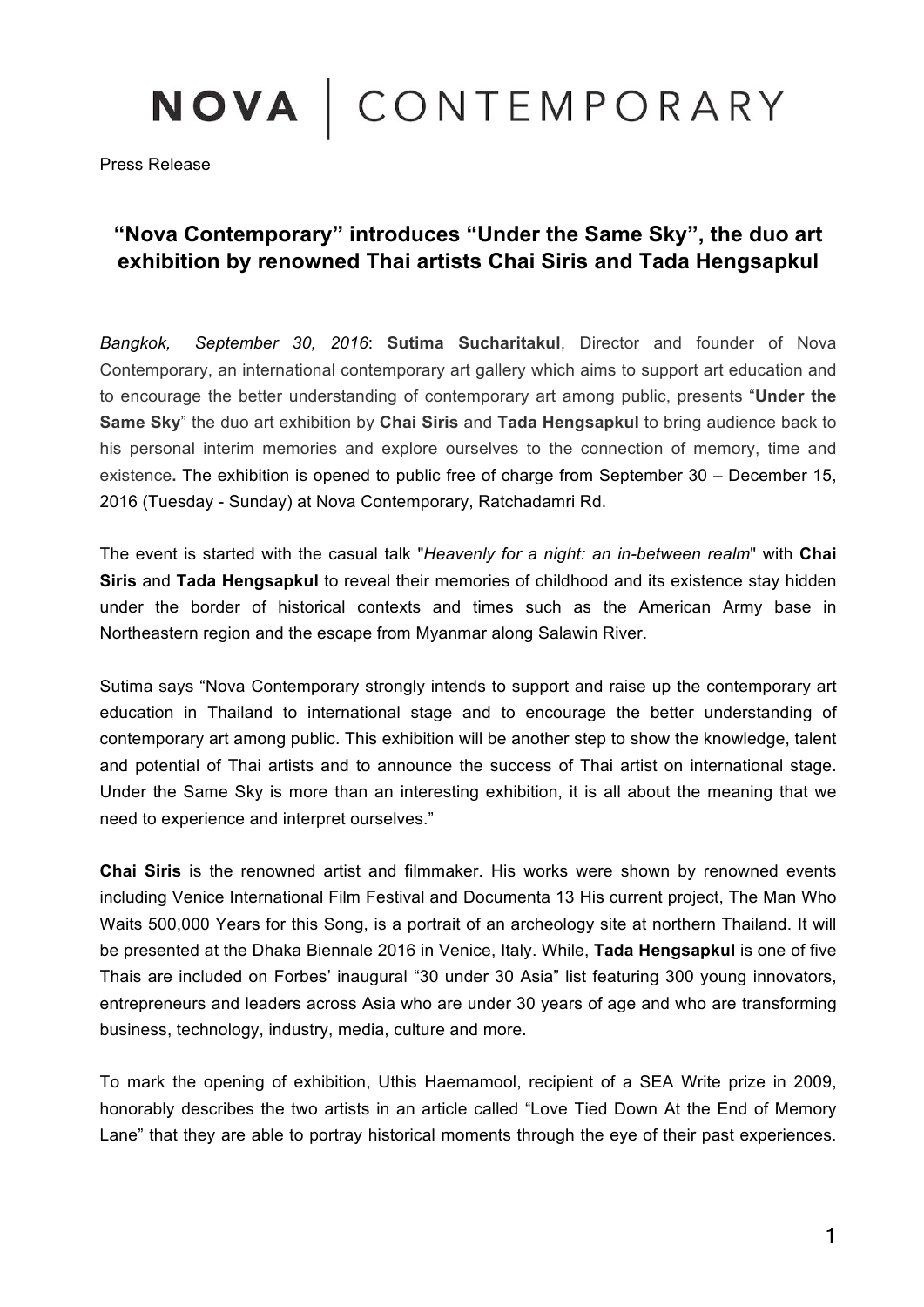Using mixed media art, artists were able to present their work in an interesting manner during the era of self-observation and individualistic culture.

For Chai siris's collection, he incorporates his past with important historical events exploring the vague memory of his mother on the night of the escape from Myanmar to Thailand by crossing the Salaween river. Connecting the borders physically and chronically with reality and imagination, the work portrays the artist's search for the wound hidden in time.

**1. L'amore est Mort**: The installation inspired by love letters and the golden phase using the first time for king Charles VI's dead. Chai depicts the transitional time both his personal history and Thai society.

**2. Banana Ghost**: The installation to challenge us what is a true form of art? Should it last forever or just bloomed and die? Is the meaning live inside the body of works like spirit? Here is Chai's question also narratives we created or read from materialistic culture.

**3. Reena**: The photo printed from special Japanese paper to convey about Reena, a lovely ghost who love having conversation with lovely man. She travels through times and histories. Chai's invited his mother unreal dreams into his works. Reena was her Burmese name before it was changed to Phonsiri once residing in Thailand.

**4. Salaween River Script:** The photo printed from special Japanese paper to narrate an evening journey in Salaween river of Aun and Reena. They enjoyed the sceneries both of the river and from memory.

**5. Mae Ram Waterfall Script** The photo printed from special Japanese paper to show the evening conversation between Reena and Uncle. Reena told her love story to a man in the village.

**6. Day for Night** The single channel video installation to show Chai investigated his mother's faded memory about the night she crossed Salaween river when she was young.

Tada's collection reflects some odd memories of childhood in historical contexts and events that remain as the ruined wonder in his life.

1. **Invisible Colours**: The photo recorded when he was investigating the historical area around Nakornratchasima province. To convey hidden meanings of truth which is hidden that area and information received from local people, this photo is destroyed the pictures by chemical substance.

2. **No Answers in the Wind**: The installation made from the repletion arrangement of broken coin until it changes to another context itself. Tada doesn't want to know what it is, just making something reveals itself.

**3. Bliss** The series of the last US mortar shell which is produced during the war in 1972 – 1974, was left behind, without any uses in Vietnam, Lao and Cambodia. They were stored